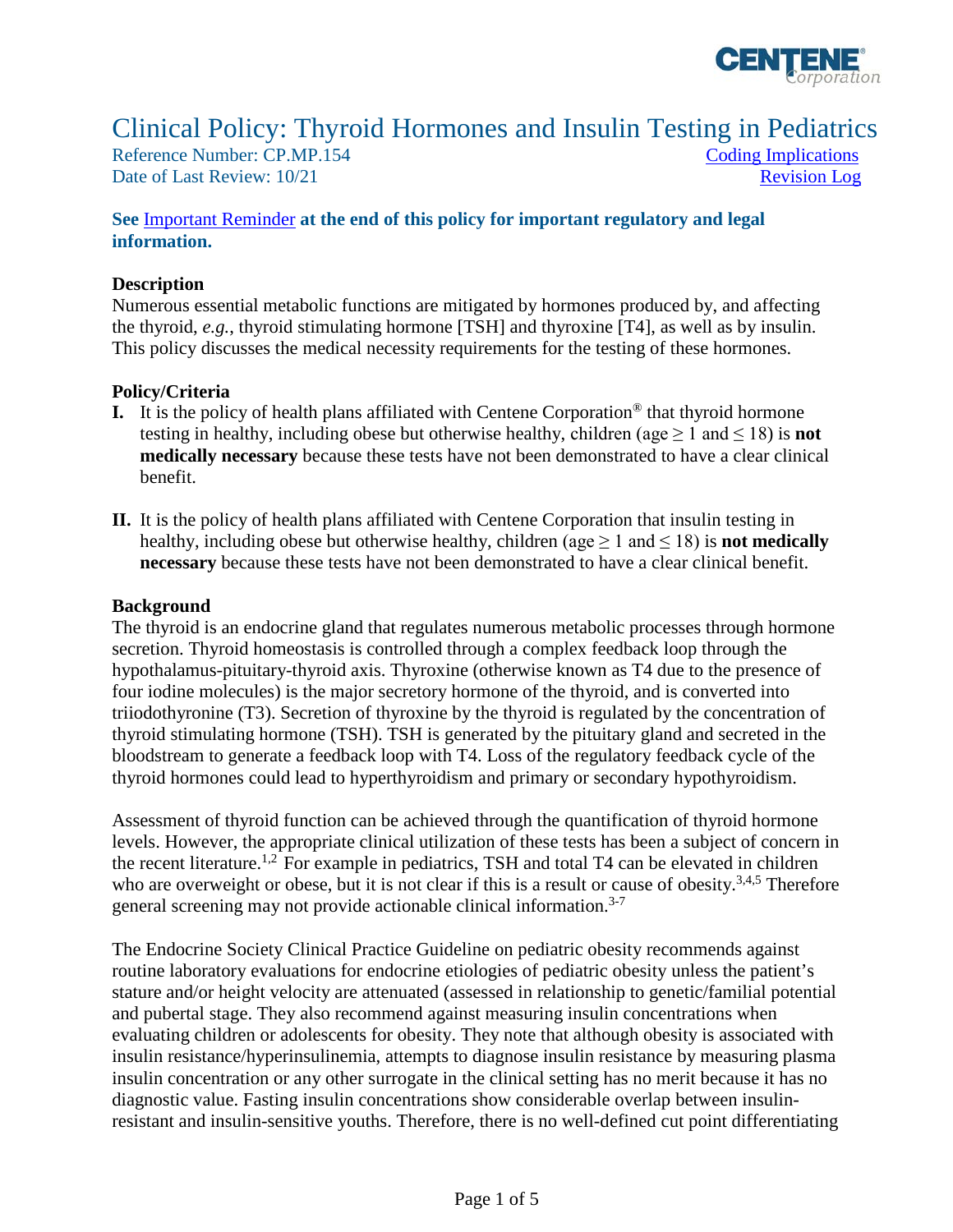# **CLINICAL POLICY CLINICAL POLICY Thyroid Hormones and Insulin Testing**



normal from abnormal and no universally accepted, clinically useful, numeric expression that defines insulin resistance, unlike for glucose or lipids. Moreover, measuring insulin is hampered by the lack of standardized insulin assays, and poor reproducibility of even the same assay. Further limitations include race/ethnicity-related differences in insulin concentrations due to differences in the metabolic clearance rate of insulin and the cross reactivity between insulin and proinsulin. In youths with Type 2 diabetes mellitus, despite severe deficiency in insulin secretion, fasting insulin concentrations are higher than in youths without diabetes. Importantly, fasting insulin concentrations are similar in youths who are obese with normal glucose tolerance vs impaired glucose tolerance, allowing for the possible danger of missing a diagnosis of impaired glucose tolerance if one uses fasting insulin concentrations as a screening tool. Because of these limitations, measuring plasma insulin concentrations remains a research tool with no clinical value for evaluation of obesity.<sup>7</sup>

## *United States Preventive Services Task Force9*

Body mass index measurement is the recommended screening test for obesity. Body mass index percentile is plotted on growth charts, such as those developed by the CDC, which are based on US-specific, population-based norms for children 2 years and older. Obesity is defined as an ageand sex-specific BMI in the 95th percentile or greater.

## <span id="page-1-0"></span>**Coding Implications**

This clinical policy references Current Procedural Terminology (CPT®). CPT® is a registered trademark of the American Medical Association. All CPT codes and descriptions are copyrighted 2020, American Medical Association. All rights reserved. CPT codes and CPT descriptions are from the current manuals and those included herein are not intended to be all-inclusive and are included for informational purposes only. Codes referenced in this clinical policy are for informational purposes only. Inclusion or exclusion of any codes does not guarantee coverage. Providers should reference the most up-to-date sources of professional coding guidance prior to the submission of claims for reimbursement of covered services.

|                   | TWORK IT OF A COUGO HOU HIGHGHITY HOCCOONEY WHEN OHIGH WANT M COLLED DO DOWNT |
|-------------------|-------------------------------------------------------------------------------|
| in Table 2        |                                                                               |
| $CPT^{\circledR}$ | <b>Description</b>                                                            |
| <b>Codes</b>      |                                                                               |

| Table 1: CPT codes not medically necessary when billed with a corresponding ICD-10CM |  |  |
|--------------------------------------------------------------------------------------|--|--|
| in Table 2                                                                           |  |  |

| ve e  | Description                                                               |
|-------|---------------------------------------------------------------------------|
| Codes |                                                                           |
| 83525 | Insulin; total                                                            |
| 83527 | Insulin; free                                                             |
| 84436 | Thyroxine; total                                                          |
| 84439 | Thyroxine; free                                                           |
| 84443 | Thyroid stimulating hormone (TSH)                                         |
| 84479 | Thyroid hormone (T3 or T4) uptake or thyroid hormone binding ratio (THBR) |
| 84480 | Triiodothyronine T3; total (TT-3)                                         |
| 84481 | Triiodothyronine T3; free                                                 |
| 84482 | Triiodothyronine T3; reverse                                              |

**Table 2: ICD-10-CM diagnosis codes not medically necessary when billed with a corresponding CPT code in Table 1.**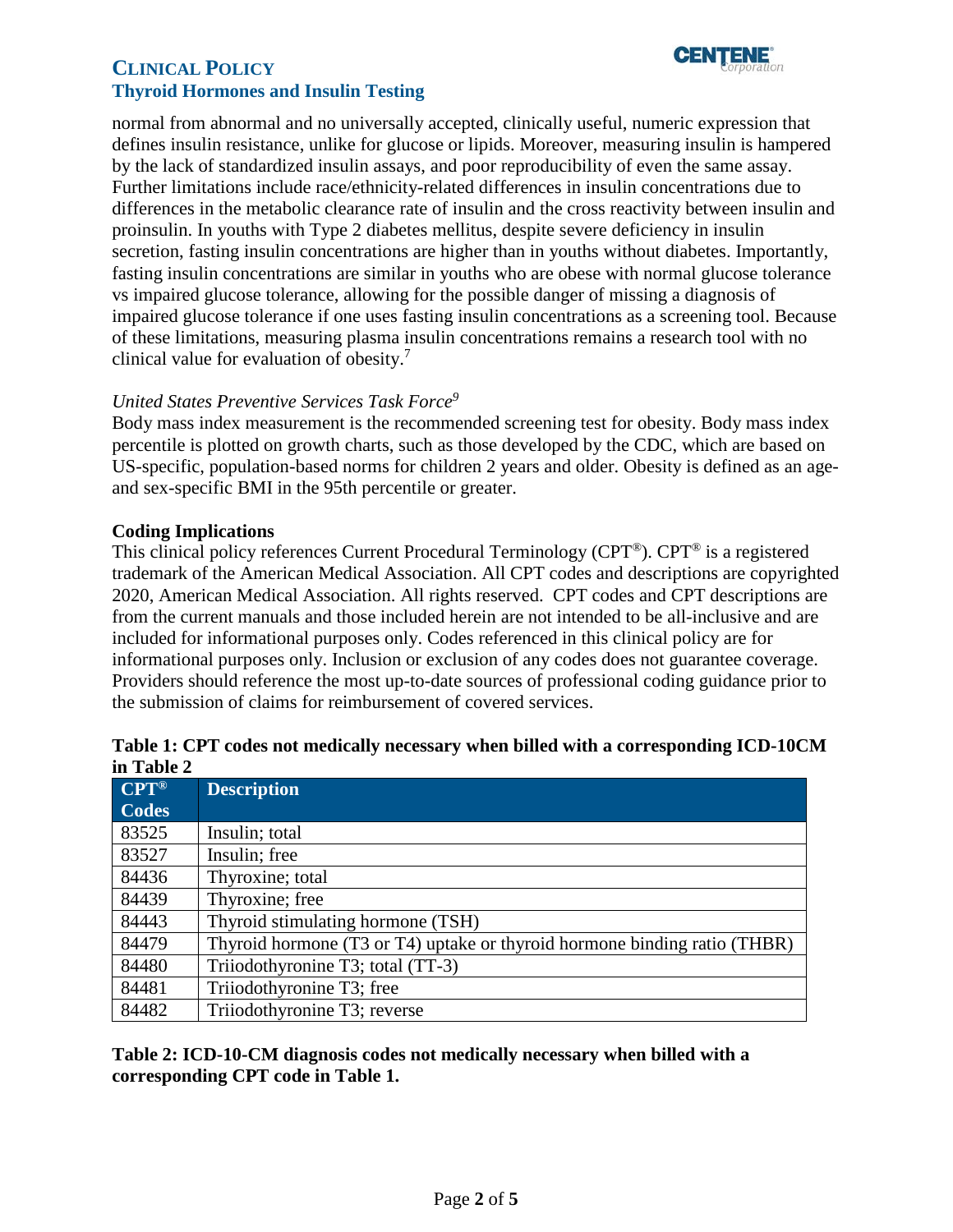

# **CLINICAL POLICY CLINICAL POLICY Thyroid Hormones and Insulin Testing**

| <b>ICD-10-</b> | <b>Description</b>                                                                        |
|----------------|-------------------------------------------------------------------------------------------|
| <b>CM Code</b> |                                                                                           |
| E66.01         | Morbid (severe) obesity due to excess calories                                            |
| E66.09         | Other obesity due to excess calories                                                      |
| E66.1          | Drug-induced obesity                                                                      |
| E66.3          | Overweight                                                                                |
| E66.8          | Other obesity                                                                             |
| E66.9          | Obesity, unspecified                                                                      |
| Z00.00         | Encounter for general adult medical examination without abnormal findings                 |
| Z00.129        | Encounter for routine child health examination without abnormal findings                  |
| Z00.8          | Encounter for other general examination                                                   |
| Z68.52         | Body mass index [BMI] pediatric, $5th$ percentile to less than $85th$ percentile          |
|                | for age                                                                                   |
| Z68.53         | Body mass index [BMI] pediatric, $85th$ percentile to less than $95th$ percentile         |
|                | for age                                                                                   |
| Z68.54         | Body mass index [BMI] pediatric, greater than or equal to 95 <sup>th</sup> percentile for |
|                | age                                                                                       |

<span id="page-2-0"></span>

| <b>Reviews, Revisions, and Approvals</b>                                                                                                                                                                                                                                                                 |             | <b>Revision</b><br><b>Approval</b> |
|----------------------------------------------------------------------------------------------------------------------------------------------------------------------------------------------------------------------------------------------------------------------------------------------------------|-------------|------------------------------------|
|                                                                                                                                                                                                                                                                                                          | <b>Date</b> | <b>Date</b>                        |
| Policy developed                                                                                                                                                                                                                                                                                         | 12/17       | 12/17                              |
| Reference reviewed and updated                                                                                                                                                                                                                                                                           | 11/18       | 11/18                              |
| References reviewed and updated. Codes reviewed. Reviewed by specialist.                                                                                                                                                                                                                                 | 11/19       | 11/19                              |
| References reviewed and updated. 10/1/20 ICD-10 code updates: Revised<br>ICD-10 codes Z68.52, Z68.53, and Z68.54: code set revised changing<br>parenthesis around BMI to brackets with no change in code descriptor.<br>Replaced "member" with "member/enrollees" in all instances in the<br>disclaimer. | 10/20       | 10/20                              |
| Annual review. References reviewed and updated. Specialist review.<br>Changed "Last Review Date" in the header to "Date of Last Review" and<br>"Date" in revision log to "Revision Date."                                                                                                                | 10/21       | 10/21                              |

## **References**

- 1. Werhun A, Hamilton W. Thyroid function testing in primary care: overused and underevidenced? A study examining which clinical features correspond to an abnormal thyroid function result. *Fam Pract*. 2015;32(2):187-191. doi:10.1093/fampra/cmv010
- 2. Reinehr T, Hinney A, de Sousa G, Austrup F, Hebebrand J, Andler W. Definable somatic disorders in overweight children and adolescents. *J Pediatr*. 2007;150(6):618-622.e6225. doi:10.1016/j.jpeds.2007.01.042
- 3. Ghergherehchi R, Hazhir N. Thyroid hormonal status among children with obesity. *Ther Adv Endocrinol Metab*. 2015;6(2):51-55. doi:10.1177/2042018815571892
- 4. Longhi S, Radetti G. Thyroid function and obesity. *J Clin Res Pediatr Endocrinol*. 2013;5 Suppl 1(Suppl 1):40-44. doi:10.4274/jcrpe.856
- 5. Thyroid testing is becoming more common, but is it necessary? Paul B. Kaplowitz. AAP News Mar 2013, 34 (3) 14; 10.1542/aapnews.2013343-14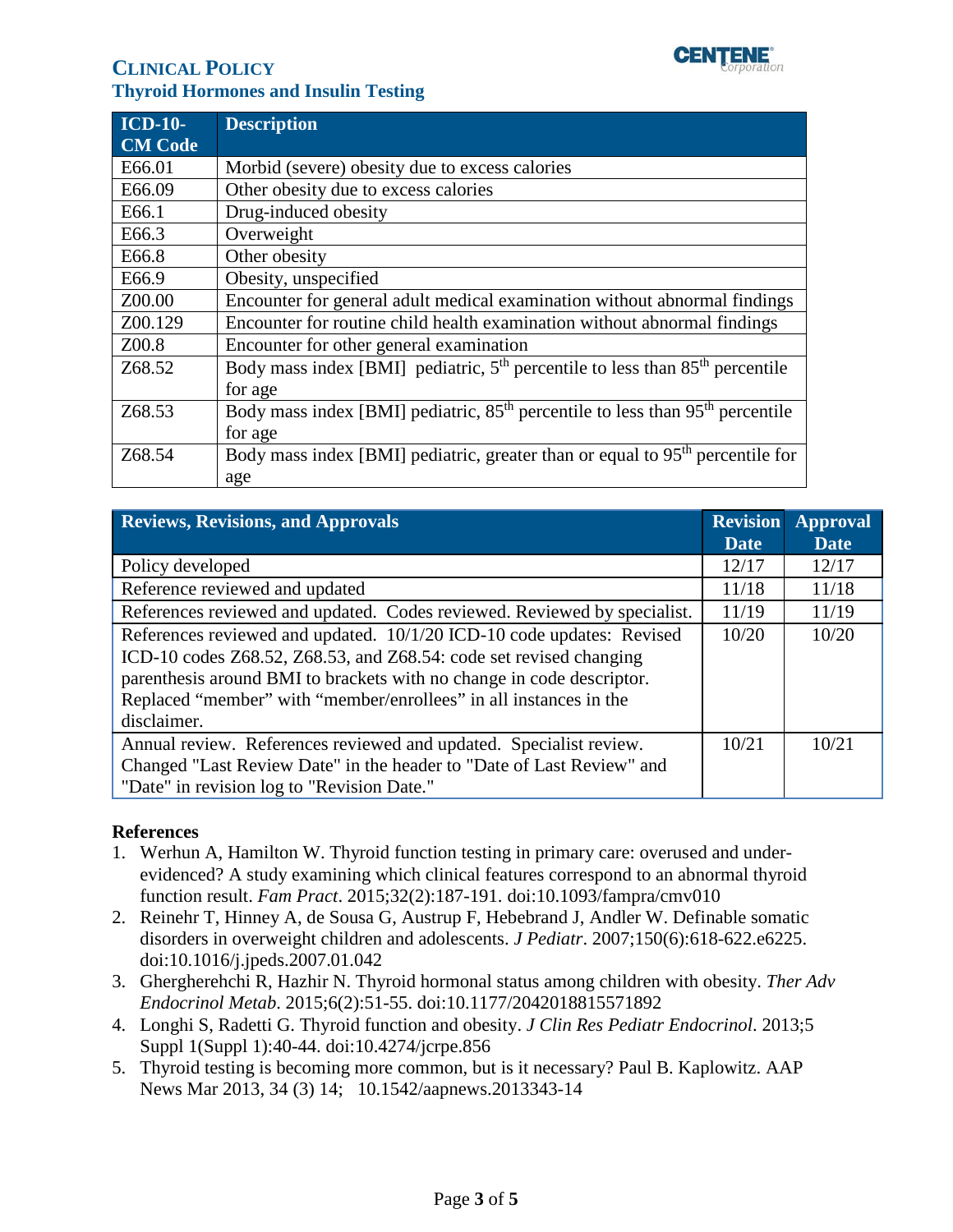# **CLINICAL POLICY** *l***<sub>corporation</sub> Thyroid Hormones and Insulin Testing**



- 6. Kaplowitz PB. Subclinical hypothyroidism in children: normal variation or sign of a failing thyroid gland?. *Int J Pediatr Endocrinol*. 2010;2010:281453. doi:10.1155/2010/281453
- 7. Styne DM, Arslanian SA, Connor EL, et al. Pediatric Obesity-Assessment, Treatment, and Prevention: An Endocrine Society Clinical Practice Guideline. *J Clin Endocrinol Metab*. 2017;102(3):709-757. doi:10.1210/jc.2016-2573
- 8. Skelton, JA, Klish, W. Clinical evaluation of the obese child and adolescent. UpToDate. [www.uptodate.com.](http://www.uptodate.com/) Published September 28, 2020. Accessed September 16.
- 9. United States Preventive Services Task Force Recommendation Statement. Screening for Obesity in Children and Adolescents. June 20, 2017. [https://www.uspreventiveservicestaskforce.org/uspstf/recommendation/obesity-in-children](https://www.uspreventiveservicestaskforce.org/uspstf/recommendation/obesity-in-children-and-adolescents-screening)[and-adolescents-screening](https://www.uspreventiveservicestaskforce.org/uspstf/recommendation/obesity-in-children-and-adolescents-screening)

## <span id="page-3-0"></span>**Important Reminder**

 This clinical policy has been developed by appropriately experienced and licensed health care professionals based on a review and consideration of currently available generally accepted by Centene Management Company, LLC, or any of such health plan's affiliates, as applicable. standards of medical practice; peer-reviewed medical literature; government agency/program approval status; evidence-based guidelines and positions of leading national health professional organizations; views of physicians practicing in relevant clinical areas affected by this clinical policy; and other available clinical information. The Health Plan makes no representations and accepts no liability with respect to the content of any external information used or relied upon in developing this clinical policy. This clinical policy is consistent with standards of medical practice current at the time that this clinical policy was approved. "Health Plan" means a health plan that has adopted this clinical policy and that is operated or administered, in whole or in part,

 The purpose of this clinical policy is to provide a guide to medical necessity, which is a component of the guidelines used to assist in making coverage decisions and administering benefits. It does not constitute a contract or guarantee regarding payment or results. Coverage decisions and the administration of benefits are subject to all terms, conditions, exclusions and limitations of the coverage documents (e.g., evidence of coverage, certificate of coverage, policy, contract of insurance, etc.), as well as to state and federal requirements and applicable Health Plan-level administrative policies and procedures.

 applicable legal and regulatory requirements relating to provider notification. If there is a This clinical policy is effective as of the date determined by the Health Plan. The date of posting may not be the effective date of this clinical policy. This clinical policy may be subject to discrepancy between the effective date of this clinical policy and any applicable legal or regulatory requirement, the requirements of law and regulation shall govern. The Health Plan retains the right to change, amend or withdraw this clinical policy, and additional clinical policies may be developed and adopted as needed, at any time.

 This clinical policy does not constitute medical advice, medical treatment or medical care. It is not intended to dictate to providers how to practice medicine. Providers are expected to exercise professional medical judgment in providing the most appropriate care, and are solely responsible for the medical advice and treatment of members/enrollees. This clinical policy is not intended to